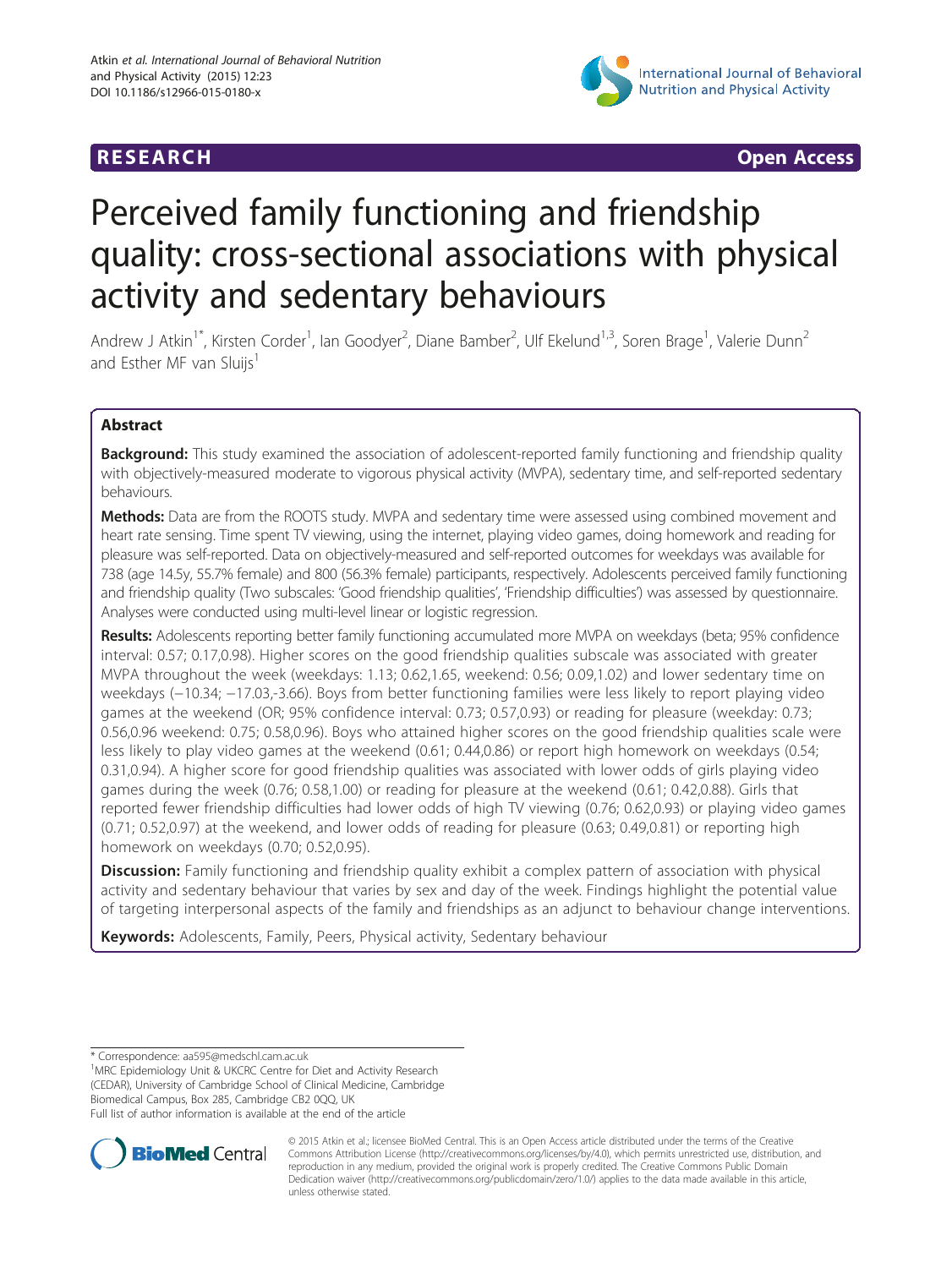#### Introduction

During childhood and adolescence, a physically active lifestyle may benefit metabolic and bone health, promote psychological well-being and protect against obesity [[1,2\]](#page-7-0). However, a substantial proportion of young people fail to accumulate the recommended 60 minutes per day of moderate to vigorous intensity physical activity (MVPA) [[3,4](#page-7-0)]. Moreover, levels of activity decline during the transition from childhood to adolescence, perhaps beginning as early as 10 years of age [\[5,6\]](#page-7-0). Accordingly, adolescents are a key population group for physical activity promotion; effective programmes implemented at this age may benefit health into adulthood. A growing body of research indicates that sedentary behaviours, such as TV viewing or travelling by motorised transport, may be detrimental to physical and psychological health, independently of participation in physical activity [[7](#page-7-0)]. At present, however, longitudinal and experimental evidence linking sedentary behaviour with metabolic and mental health outcomes in young people is limited and it remains unclear whether some sedentary behaviours may be more harmful than others. Indeed, activities such as reading or homework, which are typically sedentary, serve important developmental and academic purposes, indicating the need for a balanced approach to the sedentary behaviour discourse and careful targeting of intervention programmes. In recognition of the potential public health burden of sedentary behaviour, guidelines have been established recommending that prolonged periods of sedentary behaviour should be limited [\[4](#page-7-0)].

The family is the primary unit of socialisation during childhood, and is central in shaping engagement in health behaviours, including physical activity [\[8](#page-7-0)-[10\]](#page-7-0). To date, much of the research on familial influences on adolescent physical activity and sedentary behaviour has focused on specific parental or sibling factors, such as role modelling, parenting styles, rules or restrictions [[10,11\]](#page-7-0). However, Family Systems Theory posits that the interactions within a family are reciprocal, such that each family member influences and is influenced by other family members [[9,12\]](#page-7-0). Therefore, it is valuable to examine how broader characteristics of the family unit, such as communication and empathy, shape adolescents' health behaviours. Family functioning refers to structural and organisational properties within a household, such as role behaviours and task organisation, and the nature of interpersonal relationships between family members, including communication, decision-making and problem solving. Poor family functioning has been associated with depressive symptomology [[13](#page-7-0)], impaired academic performance [\[14](#page-7-0)] and disordered eating in adolescents [[15\]](#page-7-0), but few studies have examined its association with physical activity or sedentary behaviour. A recent analysis of US data found that participants indicating higher levels of family functioning reported greater physical activity (boys only) and lower screen-based sedentary behaviour (boys and girls) [[16\]](#page-7-0). However, this study relied on self-report methods to assess physical activity and examined only a limited number of sedentary behaviours.

Alongside the family, friends and peers are a key influence on adolescents' health behaviours [\[17,18](#page-7-0)]. Under certain circumstances, peers may exert a greater influence on health behaviours than parents [[19](#page-7-0)]. Previous work in our group has shown that adolescents would prefer to be active with friends rather than parents or other family members [\[20\]](#page-7-0). It has been proposed that friendships may influence health behaviour through three mechanisms: social facilitation, role modelling and impression management [\[17\]](#page-7-0). Within the social facilitation domain, there is evidence that the qualitative nature of adolescents' peer experiences may influence activity levels [[17](#page-7-0)]. For example, simulated exclusion from a peer group was associated with lower levels of activity and greater sedentary behaviour in 11-year old children [\[21\]](#page-7-0). Taken together, these findings suggest that interventions aimed at improving peer relations and increasing friendship quality may be a route to promoting physical activity. However, previous studies in this area have predominantly used self-reports of adolescent activity and there is a lack of research into the influence of friendship quality on sedentary behaviours.

The aim of the current study was to examine the independent association of adolescent perceived family functioning and friendship quality with objectively measured physical activity, sedentary time, and self-reported sedentary behaviours in a large sample of early adolescents from the United Kingdom (UK). We hypothesised that participants indicating better family functioning and friendship quality would have higher levels of MVPA and lower sedentary behaviour and overall sedentary time.

#### Methods

#### Participants

Data are from ROOTS, a prospective cohort established primarily to determine the relative longitudinal contributions of genetic, physiological, psychological and social variables to well-being and the emergence of mental health problems during adolescence [\[22\]](#page-7-0). The ROOTS study was approved by the Cambridge Research Ethics Committee and sponsored by the Cambridge and Peterborough NHS Foundation Trust. Twenty-seven secondary schools located in the counties of Cambridgeshire and Suffolk (UK) were invited to participate and 18 agreed. Study information, invitation letters and parent and child consent forms were mailed to parents via schools. Of the 1238 eligible participants (those aged between 14 and 14 years 11 months during the allotted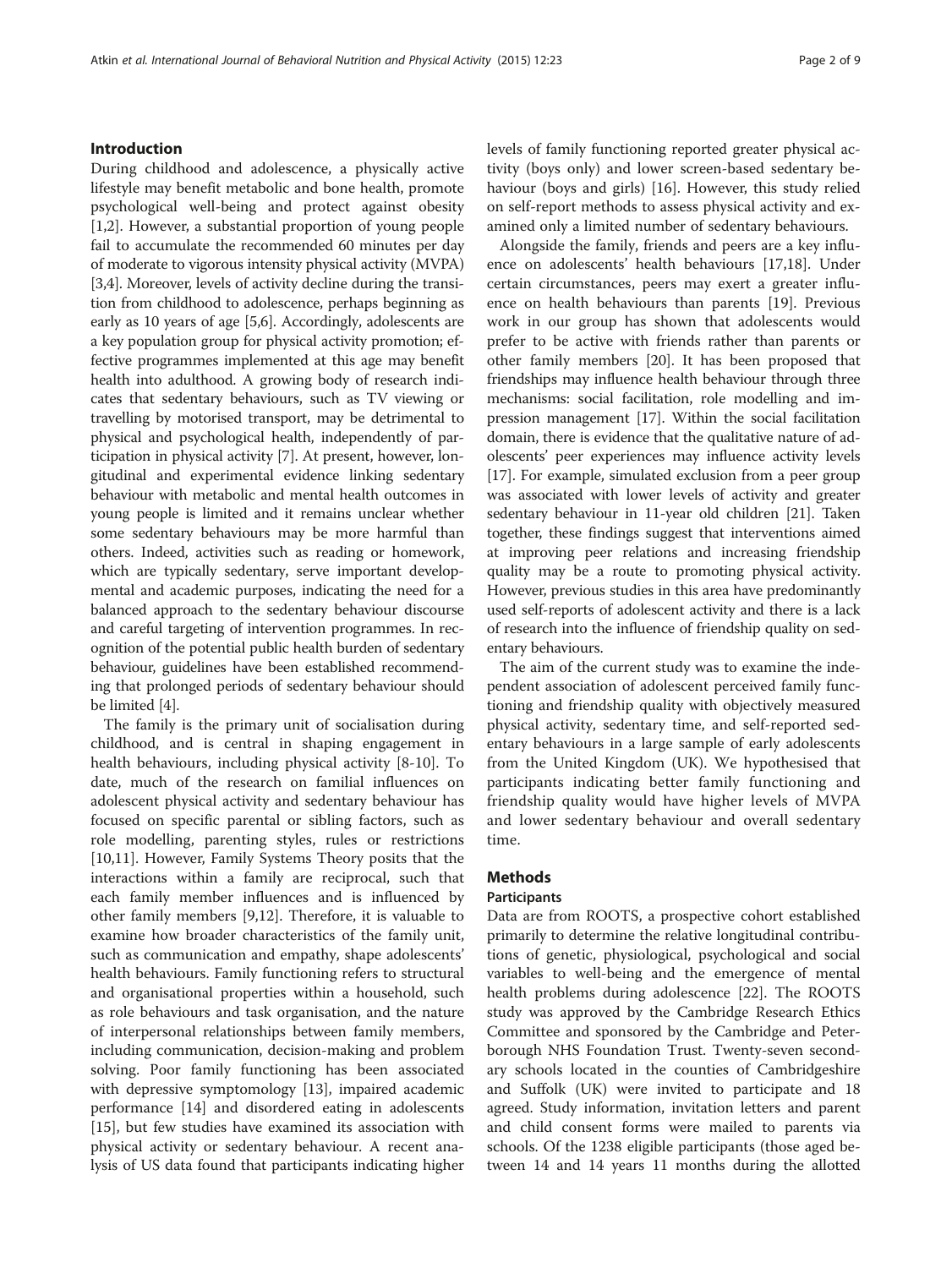two-week interview period in each school) that were invited into the study, parent and child consents for the physical activity assessments were obtained from 998 participants (80.6% of eligible), of which 931 (93.3% of consenting) attended a testing session at school. All self-report data were collected between April 2005 and November 2006. Body composition and physical activity assessments were conducted approximately six months later, from November 2005 to July 2007.

#### Family functioning and friendship quality

Family functioning was reported by adolescents using the 12-item general functioning subscale of the McMaster Family Assessment Device (FAD) [[23,24\]](#page-7-0) The general functioning scale provides a brief overarching measure of perceived family functioning. Example items: 'Planning activities is difficult because we misunderstand each other'; 'Individuals are accepted for what they are'. Response options were 'strongly agree', 'agree', 'disagree', and 'strongly disagree'. Confirmatory factor analysis indicated adequate fit of a single factor model (Chi-square p < 0.001; Comparative fit index  $(CFI) = 0.92$ , Tucker-Lewis fit index (TLI) = 0.97, Root mean square error of approximation (RMSEA) = 0.11) and Cronbach's alpha across the 12 items was 0.88. Factor scores from the confirmatory factor analysis model were derived by Mplus for use in the analysis, with higher scores indicating better perceived family functioning.

Friendship quality was rated by participants using an eight item questionnaire, which assesses the availability, adequacy and intimacy of current friendships [\[25\]](#page-7-0). The questionnaire includes items related to number of friends, frequency of seeing friends, confiding in friends and episodes of teasing. Example items: 'Are you happy with the number of friends you've got at the moment?'; 'Do your friends ever laugh at you or tease you in a hurtful way?' Four to six response options were provided for each item. In factor analytic models, two underlying constructs were identified: 1) good friendship qualities, 2) friendship difficulties. Fit indices for the two factor model were adequate (Chi-square p < 0.001; CFI = 0.97, TLI = 0.93, RMSEA = 0.09). Factor scores for each construct were derived by Mplus for use in the analysis, with higher scores indicating better perceived friendship quality (i.e. more good friendship qualities / fewer friendship difficulties). There was a moderate positive correlation between scores on the two friendship constructs (rho  $= 0.6$ ).

#### Physical activity and sedentary behaviour

Physical activity and sedentary time were assessed objectively using combined heart rate and movement sensing (Actiheart, CamNtech Ltd, Papworth, UK) [\[26\]](#page-7-0) Following an eight-minute step test for individual calibration of the heart rate–activity intensity relationship [\[27\]](#page-8-0), the device was set-up to collect data in 30-second epochs and attached to the torso at the level of the sternum apex [[28](#page-8-0)]. Volunteers were instructed to wear the monitor continuously, including during sleep and water-based activities, for the remainder of the testing day and then for four consecutive days, including two weekend days. Heart rate data were pre-processed [\[29\]](#page-8-0), individually calibrated [\[27\]](#page-8-0), and combined with acceleration in a branched equation framework [\[30\]](#page-8-0) to estimate activity intensity time-series; these compare favourably with respiratory gas analysis measures of energy expenditure in laboratory evaluations [\[30,31](#page-8-0)]. Self-reported sleep times were overlaid on objective data and verified by visual inspection of plotted data to classify all time points as either awake or asleep. Prolonged periods of zero acceleration, accompanied by non-physiological heart rate data were classified as non-wear, which was taken into account when summarising time-series into physical activity outcome variables in order to minimise diurnal information bias. For inclusion in the analysis, monitor wear-time of  $\geq 5$  hours between both 9 am – 3 pm *and* 3 pm – 9 pm was required (minimum 10 hours total wear time). Data were derived initially at day-level, and subsequently summarised for weekdays and weekend days separately. One day of valid data was required for inclusion in weekday or weekend day analyses respectively. Moderate to vigorous intensity physical activity was defined as activity occurring at an intensity greater than four times energy expenditure at rest (4 METs). Sedentary time was defined as non-sleep activity occurring at less than 1.5 METs intensity [\[32](#page-8-0)].

Separately for week and weekend days, adolescents freely reported usual time spent per day in each of the following sedentary behaviours: watching TV (inc. video/ DVD), using the internet, playing video games, doing homework, and reading for pleasure.

#### Covariates

Participants self-reported their age and sex. Height (Leicester height measures; Chasmors Ltd, Leicester, UK) and weight (TBF-300A, Tanita, Tokyo, Japan) were measured by trained research assistants during school testing sessions. Body mass index (BMI) was calculated as weight (kg) / height<sup>2</sup> (m). Neighbourhood-level socioeconomic position (SEP) was assessed using the ACORN (A Classification of Residential Neighbourhoods) index. ACORN categorizes UK post codes into five categories using 125 demographic and 287 lifestyle variables [[33](#page-8-0)]. Categories were collapsed to represent high (categories 1/2), middle, and low (categories 4/5) SEP. Ethnicity was reported by parents. Due to limited heterogeneity, ethnicity was collapsed into white and non-white categories. Sexual maturity was categorised as early, middle or late, based upon self-assessed secondary sexual characteristics [\[34\]](#page-8-0). Current depressive symptomology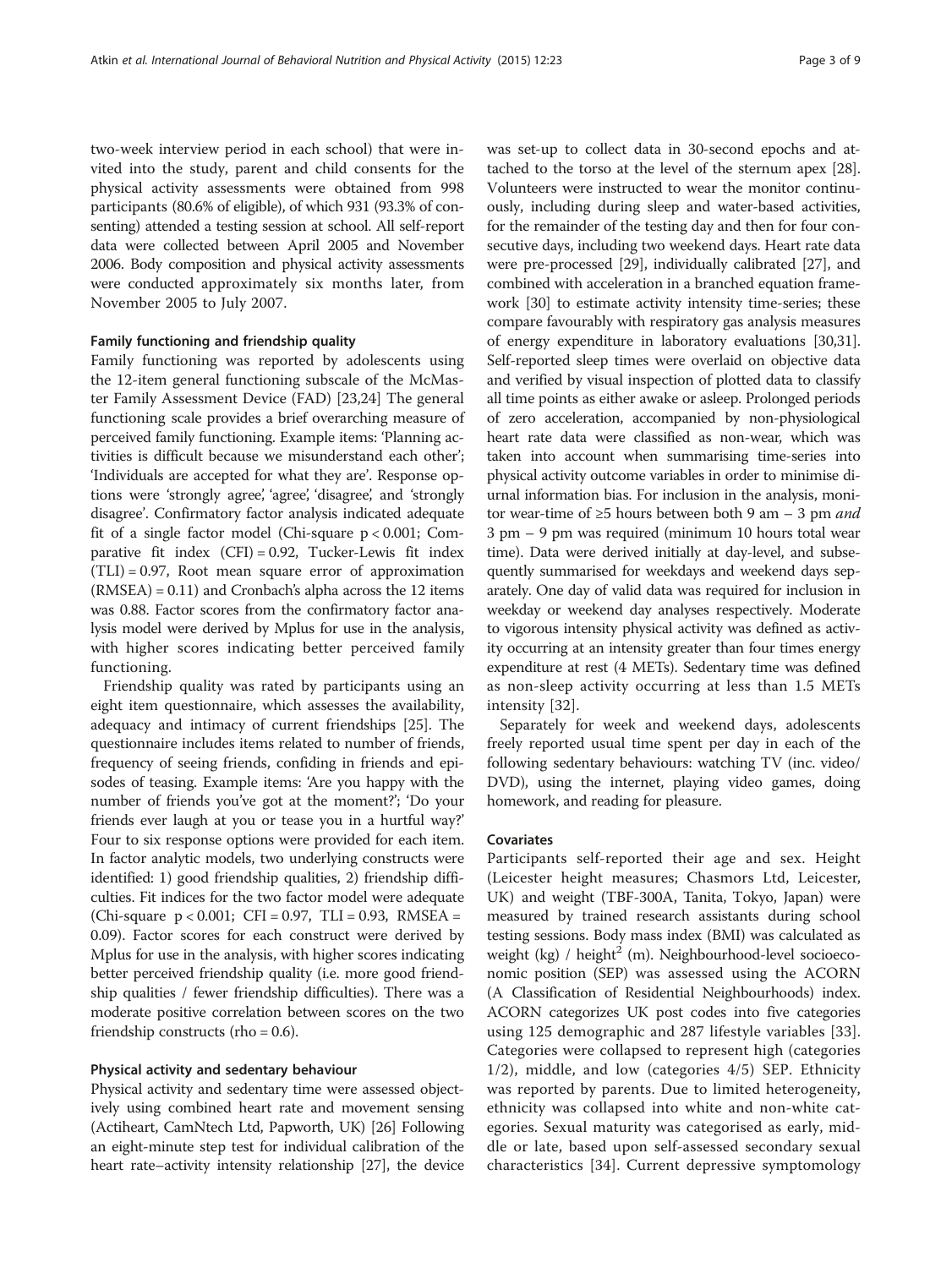was assessed using the Mood and Feelings Questionnaire (MFQ), a 33-item instrument with established validity for assessment of unipolar depression in adolescents [[35](#page-8-0)]. Respondents rated their symptoms during the previous two weeks on a three-point scale (mostly/sometimes/ never). A sum score was calculated, with higher scores indicating greater risk for depression.

#### Statistical analysis

Factor analysis of the family functioning and friendship quality questionnaires was conducted in Mplus (Muthén & Muthén, 1998–2012). All other analyses were conducted in Stata (StataSE 12, College Station, TX). Characteristics of participants with missing data (relative to the analytical sample) and differences between boys and girls were assessed using Student's t tests or  $X^2$  tests. To correct for skewness, objectively measured MVPA and sedentary time were Box-Cox transformed prior to analysis. All self-reported sedentary behaviours were highly skewed and distributions could not be normalised through transformation. TV viewing, internet use, and homework variables were dichotomised by median split (low coded 0; high coded 1). Due to the large number of zero values, playing video games and reading for pleasure were dichotomised as 'none' (coded 0) versus 'some' (coded 1). Multilevel linear or logistic regression models were used to examine the association of family functioning and friendship quality with physical activity and sedentary behaviour outcomes. Models were adjusted for school-level clustering, age, sex, BMI, ethnicity, sexual maturity, SEP, MFQ and included mutual adjustment for family functioning and friendship quality. In preliminary analyses, we examined effect modification by sex. School-level intra-class correlations ranged from 0.01-0.05 for objectively measured outcomes. No evidence of interaction was identified for either exposure with objectively measured outcomes. Significant interactions ( $P < 0.1$ ) with sex were observed for all of the self-reported sedentary behaviours, either for weekdays or weekend days, with the exception of TV viewing. Therefore, analyses of objective outcomes were conducted for the entire sample, whilst those for selfreported outcomes were conducted separately for boys and girls.

#### Results

Data on objectively measured outcomes was available for 738 and 677 participants on weekdays and weekend days respectively. Weekday and weekend data for selfreported outcomes was provided by 800 and 794 participants respectively. Compared to the sample providing valid objective physical activity data for either weekday or weekend analyses, participants with missing data had higher BMI ( $p = < 0.01$ ) but were no different in terms of age, sex or SEP. No demographic or anthropometric differences were observed between those with or without self-reported outcome data. Participant characteristics are presented in Table [1.](#page-4-0)

The associations of family functioning and friendship quality with objectively-measured MVPA and sedentary time are reported in Table [2](#page-5-0). In the mutually adjusted model, perceived family functioning was positively associated with weekday MVPA. Participants who scored higher on the good friendship qualities scale accumulated more MVPA on weekdays and weekends and less sedentary time on weekdays.

The associations of family functioning and friendship quality with self-reported sedentary behaviours are reported in Table [3](#page-5-0) (boys) and Table [4](#page-6-0) (girls). Boys from better functioning families were less likely to report playing video games at the weekend or reading for pleasure. Boys who attained higher scores on the good friendship qualities scale were less likely to play video games at the weekend or report high homework on weekdays.

Amongst girls, better perceived family functioning was associated with reduced odds of high homework on weekdays. A higher score for good friendship qualities was associated with lower odds of girls playing video games during the week or reading for pleasure at the weekend. Girls that reported fewer friendship difficulties had lower odds of high TV viewing or playing video games at the weekend, and lower odds of reading for pleasure or having high homework on weekdays.

#### **Discussion**

This study examined the independent associations of perceived family functioning and friendship quality with physical activity and sedentary behaviours in UK adolescents aged 14 years. The results provide partial support for our hypotheses. In general, adolescents that reported better perceived family functioning, more good friendship qualities or fewer friendship difficulties accumulated more physical activity and reported lower levels of sedentary behaviour. Differential associations were observed for weekdays compared to weekends and there were notable sex differences in the associations between both exposures and self-reported sedentary behaviour. Though confirmation in future research is necessary and careful targeting may be required, findings support the application of strategies directed at improving family functioning and friendship quality within behaviour change interventions.

Adolescents who reported higher levels of family functioning accumulated more objectively measured MVPA on weekdays. This is broadly consistent with previous research which typically has reported that family functioning is positively associated with adolescent health and behaviour, though few studies have examined associations with physical activity [\[13](#page-7-0)-[15\]](#page-7-0). In US adolescents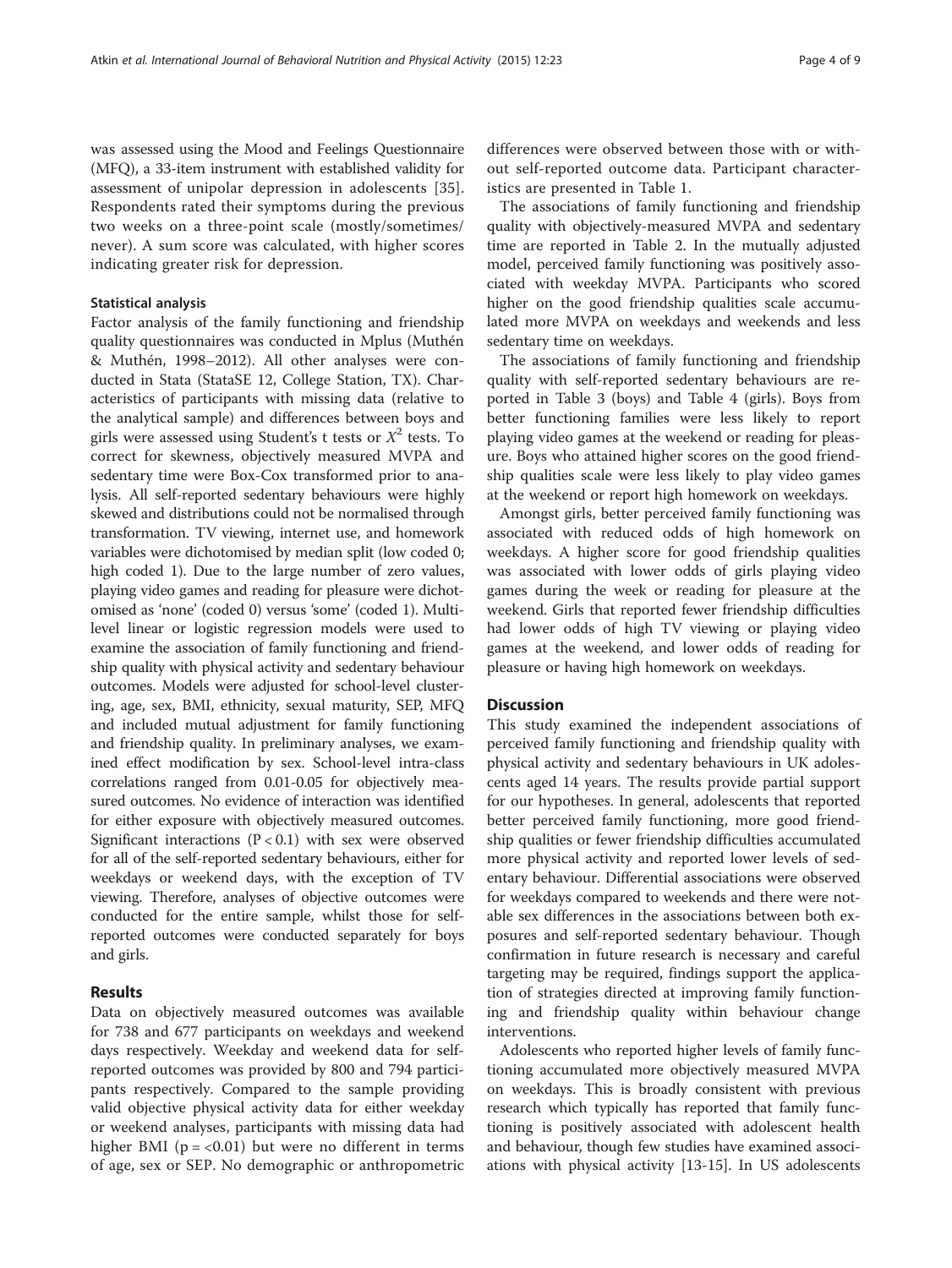|                           | All                         | Girls                   | <b>Boys</b>                 | P      |
|---------------------------|-----------------------------|-------------------------|-----------------------------|--------|
| Gender, n (%)             | 738                         | 411 (55.7)              | 327 (44.3)                  |        |
| Age, y, mean (SD)         | 14.5(0.5)                   | 14.5(0.5)               | 14.5(0.5)                   | 0.19   |
| BMI, mean (SD)            | 20.6 (3.3)                  | 20.9 (3.2)              | 20.3(3.2)                   | < 0.01 |
| Ethnicity, % White        | 94.9                        | 94.2                    | 95.7                        | 0.34   |
| SEP, %                    |                             |                         |                             | 0.53   |
| Low                       | 13.4                        | 12.2                    | 15.0                        |        |
| Middle                    | 22.8                        | 23.3                    | 22.0                        |        |
| High                      | 63.8                        | 64.5                    | 63.0                        |        |
| <b>Family functioning</b> | $0.00$ ( $-0.68$ , $0.51$ ) | $-0.03$ $(-0.75, 0.62)$ | $0.01$ $(-0.61, 0.45)$      | 0.97   |
| Friendship quality        |                             |                         |                             |        |
| Good qualities            | $0.03$ ( $-0.67$ , $0.57$ ) | $0.02$ (-0.7, 0.59)     | $0.03$ ( $-0.58$ , $0.53$ ) | 0.60   |
| <b>Difficulties</b>       | $-0.04$ $(-0.49, 0.61)$     | $-0.05$ $(-0.44, 0.55)$ | $-0.02$ $(-0.55, 0.65)$     | 0.88   |
| MVPA, min/d               |                             |                         |                             |        |
| Weekday                   | 56.9 (28.8, 98.4)           | 43.0 (20.7, 72.5)       | 79.1 (44.0, 122.6)          | < 0.01 |
| Weekend                   | 39.4 (12.0, 85.0)           | 28.4 (7.2, 61.5)        | 60.8 (19.7, 114.5)          | < 0.01 |
| Sedentary time, hours/d   |                             |                         |                             |        |
| Weekday                   | 5.7(4.1, 7.7)               | $6.7$ $(4.7, 8.3)$      | $4.7$ $(3.6, 6.5)$          | < 0.01 |
| Weekend                   | $6.3$ (4.7, 8.2)            | $6.3$ (4.8, 8.5)        | $6.3$ $(4.6, 8.1)$          | 0.14   |
| TV viewing, min/d         |                             |                         |                             |        |
| Weekday                   | 90 (60, 150)                | 90 (60, 150)            | 120 (60, 150)               | 0.76   |
| Weekend                   | 120 (90, 180)               | 120 (75, 180)           | 120 (90, 180)               | 0.76   |
| Internet use, min/d       |                             |                         |                             |        |
| Weekday                   | 60 (30, 120)                | 90 (45, 120)            | 60 (30, 120)                | < 0.01 |
| Weekend                   | 90 (60, 180)                | 120 (60, 180)           | 60 (30, 120)                | < 0.01 |
| Video games, min/d        |                             |                         |                             |        |
| Weekday                   | 0(0, 30)                    | 0(0, 0)                 | 45 (10, 90)                 | < 0.01 |
| Weekend                   | 0(0, 60)                    | 0(0, 0)                 | 60 (30, 120)                | < 0.01 |
| Homework, min/d           |                             |                         |                             |        |
| Weekday                   | 60 (30, 90)                 | 60 (50, 105)            | 60 (30, 60)                 | < 0.01 |
| Weekend                   | 60 (30, 120)                | 60 (40, 120)            | 60 (30, 90)                 | < 0.01 |
| Reading, min/d            |                             |                         |                             |        |
| Weekday                   | 20 (0, 30)                  | 30 (0, 45)              | 10(0, 30)                   | < 0.01 |
| Weekend                   | 20 (0, 60)                  | 30 (0, 60)              | 5(0, 60)                    | < 0.01 |

<span id="page-4-0"></span>

|  |  | Table 1 Participant characteristics (Data are median (IQR) unless stated otherwise) |  |  |  |  |  |  |
|--|--|-------------------------------------------------------------------------------------|--|--|--|--|--|--|
|--|--|-------------------------------------------------------------------------------------|--|--|--|--|--|--|

Data are presented for the subsample providing objective outcome data on weekdays (n = 738). Numbers differ for self-reported sedentary behaviours due to missing data (weekday n = 729, weekend n = 725).

BMI, Body Mass Index; SEP, socioeconomic position; IQR, inter-quartile range; MVPA, moderate to vigorous intensity physical activity; SD, standard deviation.

aged 14 years, Berge et al. [[16](#page-7-0)] reported that family functioning was positively associated with self-reported physical activity in boys but not girls. We found no evidence of effect modification by sex in our analysis using objectively measured physical activity. The observed association between family functioning and MVPA was limited to weekdays, although the direction of association was similar for weekends. Despite greater available leisure-time at the weekend, adolescents accumulated more MVPA

on weekdays compared to weekends as previously reported [[36](#page-8-0)] and consistent with a recent systematic review of between-day differences in young people's physical activity [[37](#page-8-0)]. Further work to examine whether the characteristics of positive functioning families can be harnessed to promote weekend activity may be beneficial, particularly because it is during the weekend that activity declines most during the transition from childhood to early adolescence [[5](#page-7-0)]. Previous research suggests that parents may be willing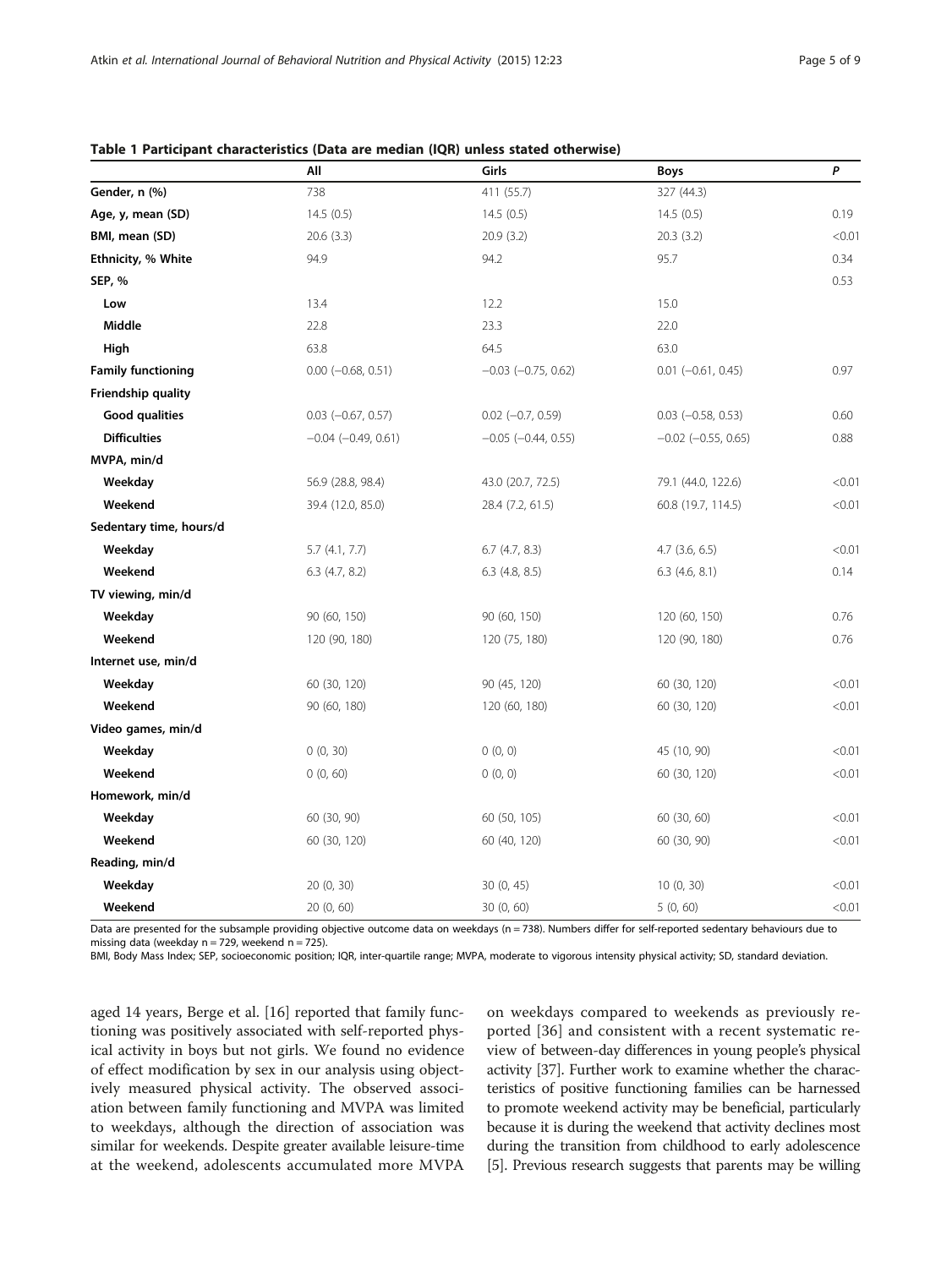|                | <b>Family functioning</b>  | Friendship quality         |                           |  |
|----------------|----------------------------|----------------------------|---------------------------|--|
|                |                            | Good qualities             | <b>Difficulties</b>       |  |
| <b>MVPA</b>    |                            |                            |                           |  |
| Weekday        | $0.57$ (0.17, 0.98)**      | $1.13$ (0.62, 1.65)**      | $-0.16$ ( $-0.65$ , 0.33) |  |
| Weekend        | $0.13$ (-0.25, 0.51)       | $0.56$ (0.09, 1.02)*       | $-0.18$ ( $-0.68$ , 0.33) |  |
| Sedentary time |                            |                            |                           |  |
| Weekday        | $-2.70$ ( $-7.27$ , 1.86)  | $-10.34$ (-17.03, -3.66)** | $4.09$ ( $-2.56$ , 10.73) |  |
| Weekend        | $-4.74$ ( $-11.17$ , 1.69) | $-3.81$ $(-12.91, 5.29)$   | $-0.02$ ( $-7.72$ , 7.68) |  |
|                |                            |                            |                           |  |

#### <span id="page-5-0"></span>Table 2 Association of family functioning and friendship quality with physical activity and sedentary time (beta (95%CI))

Models adjusted for school-level clustering, age, sex, body mass index, ethnicity, sexual maturity, SEP, MFQ and mutually adjusted for family functioning and friendship quality.

95% CI, 95% confidence interval; MVPA, moderate to vigorous intensity physical activity; SEP, socioeconomic position; MFQ, Mood and feelings questionnaire. Outcome variables (MVPA and sedentary time) were box-cox transformed for analysis.

Weekday n = 738; Weekend n = 677; \*p = 0.05; \*\*p = <0.01.

to attend physical activity or sedentary behaviour education courses to facilitate behaviour change in their children [[38\]](#page-8-0).

Higher scores on the good qualities subscale of our friendship questionnaire were associated with greater MVPA throughout the week and lower sedentary time on weekdays. Few studies have examined the association of friendship quality per se with adolescent physical activity or sedentary behaviour and much of the existing research has relied upon self-report measures of behaviour [[17,18,](#page-7-0)[39](#page-8-0)]. Nonetheless, there is evidence that perceived support, favourable relations with peers and spending more

time with friends are positively associated with physical activity in young people [[39](#page-8-0)]. Higher friendship quality may facilitate physical activity through having more friends with shared activity preferences or through the use of active travel modes to visit friends outside of school. Activities such as behavioural hobbies, using active transport and shopping/hanging-out are prevalent in this age group, and may contribute towards the accumulation of MVPA [[40](#page-8-0)]. It is worthwhile to acknowledge the potentially bidirectional nature of this association, as shared sporting experiences, for example, may serve to strengthen and improve friendships between adolescents. Subject

Table 3 Association of family functioning and friendship quality with self-reported sedentary behaviours in boys (OR (95%CI))

|                 | <b>Family functioning</b> | Friendship quality    |                       |  |
|-----------------|---------------------------|-----------------------|-----------------------|--|
|                 |                           | Good qualities        | <b>Difficulties</b>   |  |
| TV viewing      |                           |                       |                       |  |
| Weekday         | $1.01$ $(0.71, 1.44)$     | $0.98$ $(0.66, 1.46)$ | 1.25(0.87, 1.81)      |  |
| Weekend         | $0.76$ $(0.58, 1.00)$     | $0.84$ $(0.52, 1.35)$ | 1.45 (0.87, 2.43)     |  |
| Internet use    |                           |                       |                       |  |
| Weekday         | 1.25(0.89, 1.77)          | $0.83$ $(0.58, 1.18)$ | 0.97(0.67, 1.41)      |  |
| Weekend         | 0.96(0.69, 1.33)          | $0.83$ $(0.59, 1.17)$ | $0.91$ $(0.57, 1.46)$ |  |
| Video games     |                           |                       |                       |  |
| Weekday         | $0.82$ $(0.59, 1.13)$     | $1.16$ (0.80, 1.69)   | 0.75(0.48, 1.15)      |  |
| Weekend         | $0.73$ (0.57, 0.93)*      | $0.61$ (0.44, 0.86)** | $1.16$ (0.77, 1.75)   |  |
| <b>Homework</b> |                           |                       |                       |  |
| Weekday         | 1.03(0.67, 1.59)          | $0.54$ (0.31, 0.94)*  | 1.13 (0.68, 1.87)     |  |
| Weekend         | 1.07 (0.84, 1.38)         | 0.81(0.51, 1.29)      | 0.94(0.59, 1.49)      |  |
| Reading         |                           |                       |                       |  |
| Weekday         | $0.73$ (0.56, 0.96)*      | $0.77$ $(0.52, 1.14)$ | $0.82$ $(0.58, 1.15)$ |  |
| Weekend         | $0.75$ (0.58, 0.96)*      | $0.86$ $(0.63, 1.18)$ | $0.81$ $(0.62, 1.05)$ |  |

Models adjusted for school-level clustering, age, body mass index, ethnicity, sexual maturity, SEP, MFQ and mutually adjusted for family functioning and friendship quality.

OR, odds ratio; 95% CI, 95% confidence interval; SEP, socioeconomic position; MFQ, Mood and feelings questionnaire.

TV viewing, internet use, and homework were dichotomised by median split (low coded 0 (ref); high coded 1).

Playing video games and reading for pleasure were dichotomised as 'none' (coded 0 (ref)) versus 'some' (coded 1).

Weekday n = 350; weekend n = 346; \*p < 0.05; \*\*p < 0.01.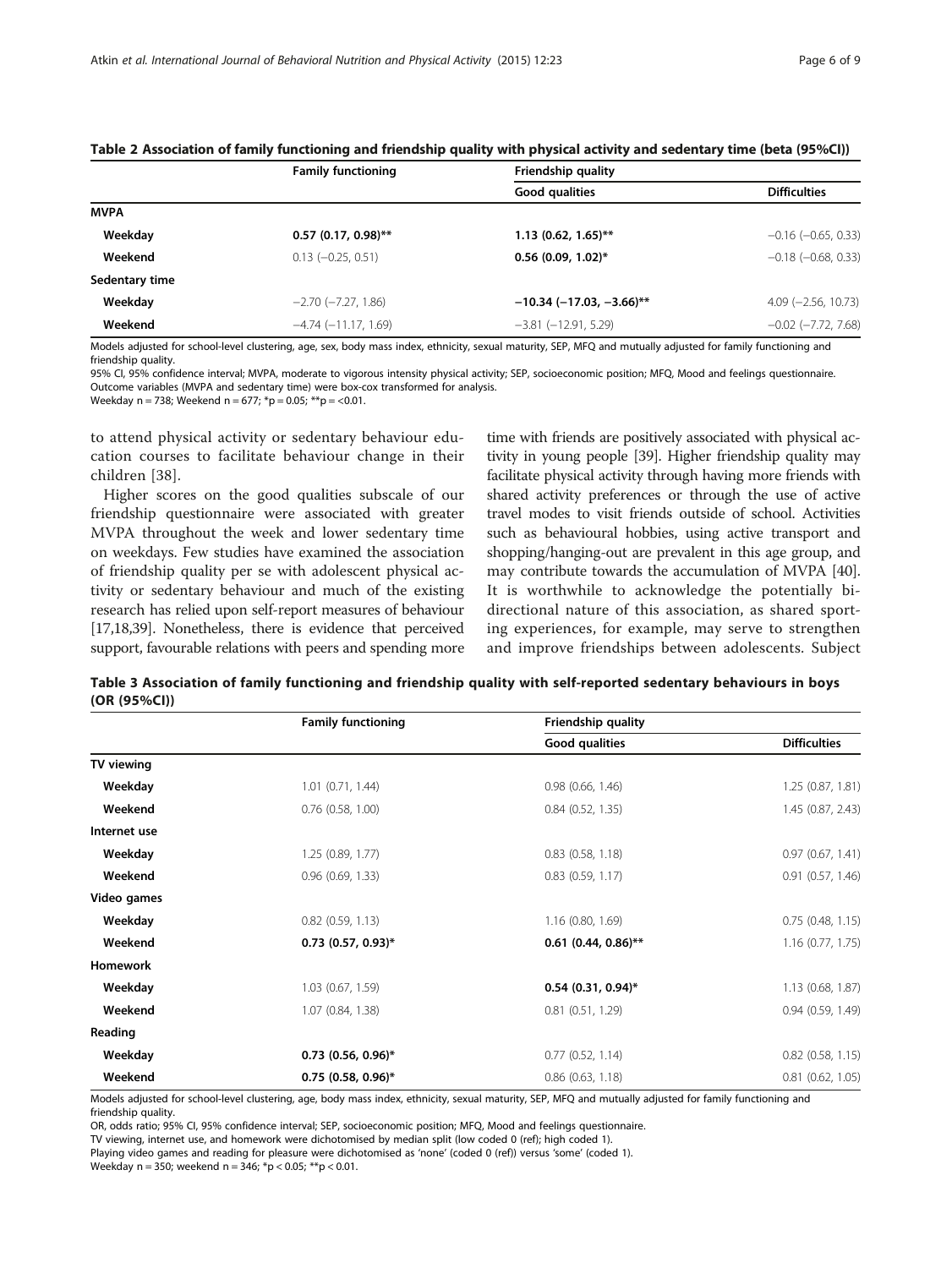|              | <b>Family functioning</b> | Friendship quality    |                       |  |
|--------------|---------------------------|-----------------------|-----------------------|--|
|              |                           | Good qualities        | <b>Difficulties</b>   |  |
| TV viewing   |                           |                       |                       |  |
| Weekday      | 1.12 (0.90, 1.39)         | 1.17(0.81, 1.69)      | 0.89(0.65, 1.22)      |  |
| Weekend      | 1.11(0.89, 1.40)          | 1.15(0.84, 1.57)      | $0.76$ (0.62, 0.93)** |  |
| Internet use |                           |                       |                       |  |
| Weekday      | 1.11(0.87, 1.43)          | 1.15(0.81, 1.65)      | 0.97(0.71, 1.34)      |  |
| Weekend      | 1.23(0.94, 1.61)          | 1.17 (0.88, 1.54)     | $0.86$ $(0.71, 1.04)$ |  |
| Video games  |                           |                       |                       |  |
| Weekday      | $0.83$ $(0.59, 1.16)$     | $0.76$ (0.58, 1.00)*  | $0.75$ $(0.52, 1.07)$ |  |
| Weekend      | 0.89(0.70, 1.13)          | $1.01$ $(0.77, 1.33)$ | $0.71$ (0.52, 0.97)*  |  |
| Homework     |                           |                       |                       |  |
| Weekday      | $0.80$ (0.67, 0.94)**     | 1.13(0.82, 1.55)      | $0.70(0.52, 0.95)^*$  |  |
| Weekend      | 1.07 (0.86, 1.32)         | 1.09(0.83, 1.43)      | 0.95(0.77, 1.17)      |  |
| Reading      |                           |                       |                       |  |
| Weekday      | 0.90(0.71, 1.13)          | 0.76(0.52, 1.11)      | $0.63$ (0.49, 0.81)** |  |
| Weekend      | $0.86$ $(0.68, 1.07)$     | $0.61$ (0.42, 0.88)** | $0.82$ (0.56, 1.19)   |  |

<span id="page-6-0"></span>Table 4 Association of family functioning and friendship quality with self-reported sedentary behaviours in girls (OR (95%CI))

Models adjusted for school-level clustering, age, body mass index, ethnicity, sexual maturity, SEP, MFQ and mutually adjusted for family functioning and friendship quality.

OR, odds ratio; 95% CI, 95% confidence interval; SEP, socioeconomic position; MFQ, Mood and feelings questionnaire.

TV viewing, internet use, and homework variables were dichotomised by median split (low coded 0 (ref); high coded 1).

Playing video games and reading for pleasure were dichotomised as 'none' (coded 0 (ref)) versus 'some' (coded 1).

Weekday n = 450; weekend n = 448; \*p < 0.05; \*\*p < 0.01.

to confirmation in future studies, our findings suggest that strategies aimed at developing new or improving existing friendships may be a valuable adjunct to physical activity promotion in the early adolescent population.

A number of significant associations were observed for family functioning and friendship quality with self-reported sedentary behaviours, but associations varied by behaviour, day of week and sex. Despite this variability, the overall trend in the results was that better family functioning and friendship quality was associated with lower levels of sedentary behaviour. Results are broadly consistent with previous research, and a recent systematic review, which has also highlighted the potential influence of family-related constructs on sedentary behaviours in young people and noted that associations may vary across different activities and by sex [[11](#page-7-0)[,41-43\]](#page-8-0). It may be hypothesised that adolescents with good family relations or better quality friendships spend more time with their family or friends, and thus report less time in behaviours that may principally be performed alone, such as playing video games, doing homework or reading. Findings highlight the potential utility of intervention strategies promoting optimal family or friend relations as a means of modifying sedentary behaviours. This may entail, for example, educational sessions (in-person or online) focussed on improving listening and communications skills, developing empathy or providing guidance on dealing with conflict at home or with friends

However, careful intervention design is required to ensure that this approach does not direct attention away from academically or developmentally valuable activities, such as homework or reading.

To our knowledge, this is the first study to examine the independent association of family functioning and friendship quality with objectively measured physical activity and sedentary behaviour in early adolescence. Strengths of the current study include the recruitment of a large population-based sample of adolescents and the use of objective methods to assess physical activity and sedentary time. Associations remained after adjustment for depressive symptoms, a potentially significant confounder given the established associations between depressive symptomology, friendship and familial factors and physical activity in this age group [\[1](#page-7-0)[,44,45](#page-8-0)]. Analytical models were adjusted for a number of additional potential confounders, though we cannot rule-out the possibility of residual confounding. Due to the cross-sectional design, we are unable to establish causality or temporal sequence of the observed associations. We recognise that there may have been secular changes in sociological factors as well as physical activity and sedentary behaviour since the data were collected. Nonetheless, we maintain that the underlying associations of familial and friendship factors with physical activity and sedentary behaviour are likely to have remained stable. We also acknowledge that all data were not collected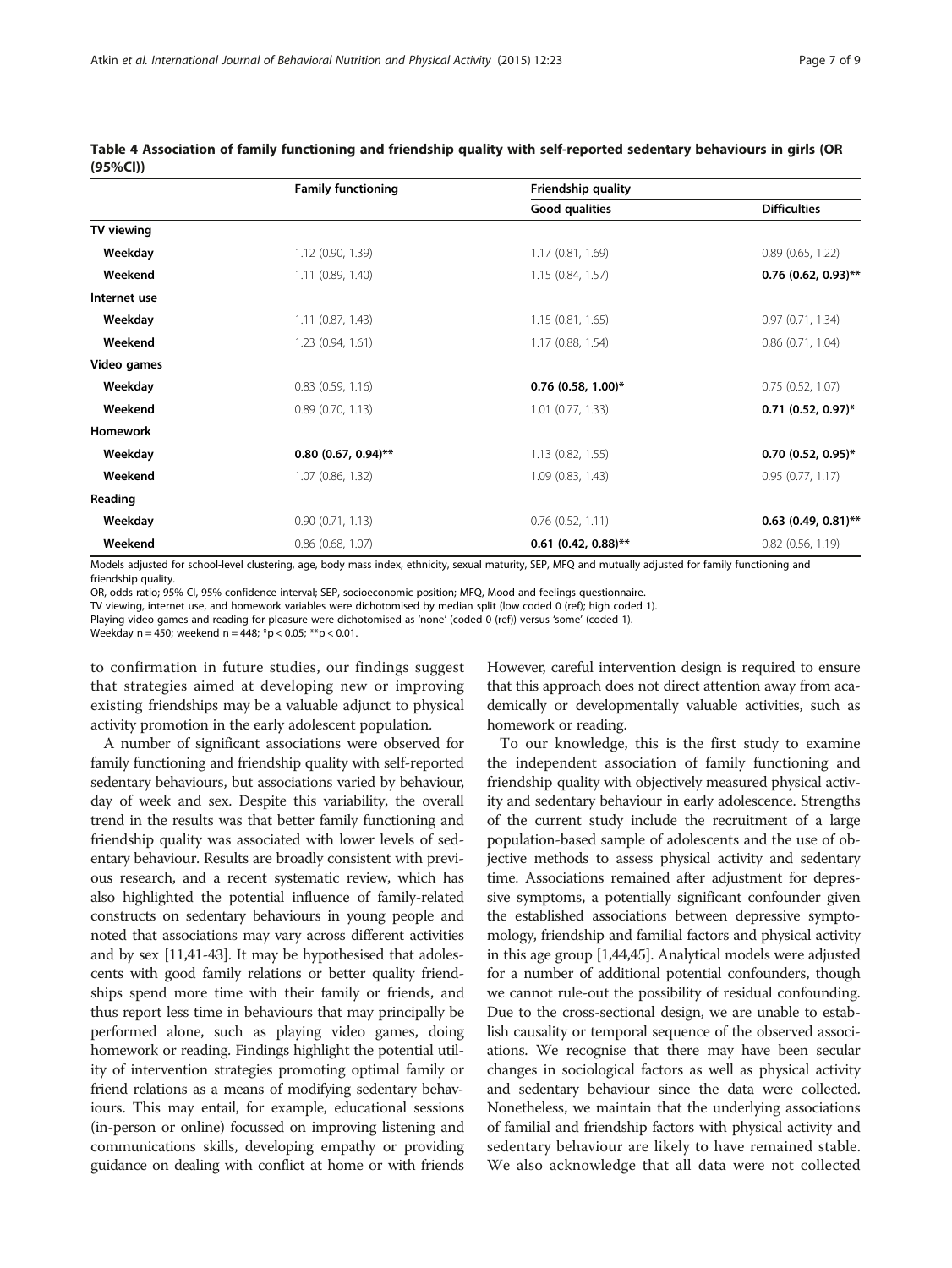<span id="page-7-0"></span>concurrently; physical activity and anthropometric measurements were conducted approximately six months subsequent to the demographic and psychosocial assessments. However, the outcome variables are likely to have remained relatively stable over this short period.

#### Conclusion

Family functioning and friendship quality exhibit a complex pattern of association with physical activity and sedentary behaviour. Limited previous research exists on the role of these constructs in adolescent's health behaviour, therefore findings require confirmation in future research. Nonetheless, our findings provide valuable preliminary evidence that strategies targeting family functioning and friendship quality may be a valuable addition to programmes aimed at promoting physical activity or reducing sedentary behaviour in early adolescence.

#### Competing interests

The authors declare that they have no competing interests.

#### Authors' contributions

AJA conceived the analysis, performed data analysis, and drafted the manuscript. KC conceived the analysis, contributed to the interpretation of results, and critically reviewed the manuscript. IG contributed to study design and data acquisition, contributed to the processing of exposure data, and critically reviewed the manuscript. DB contributed to study design and data acquisition, and critically reviewed the manuscript. UE contributed to study design and data acquisition, contributed to the processing of outcome data, and critically reviewed the manuscript. SB contributed to study design and data acquisition, contributed to the processing of outcome data, and critically reviewed the manuscript. VB contributed to study design and data acquisition, contributed to the processing of exposure data, and critically reviewed the manuscript. EMFvS conceived the analysis, contributed to data analysis and interpretation of results, and critically reviewed the manuscript. All authors read and approved the final manuscript.

#### Acknowledgements

The work of Andrew J Atkin, Kirsten Corder, and Esther M F van Sluijs was supported, wholly or in part, by the Centre for Diet and Activity Research (CEDAR), a UKCRC Public Health Research Centre of Excellence (RES-590-28-0002). Funding from the British Heart Foundation, Department of Health, Economic and Social Research Council, Medical Research Council, and the Wellcome Trust, under the auspices of the UK Clinical Research Collaboration, is gratefully acknowledged. The work of Esther M F van Sluijs, Kirsten Corder, Ulf Ekelund and Soren Brage was supported by the Medical Research Council (MC\_UU\_12015/7, MC\_UU\_12015/3). The ROOTS data collection was supported by a programme grant to Ian Goodyer (074296/Z/04/Z) from the Wellcome Trust and by the Medical Research Council Epidemiology Unit and Medical Research Council Human Nutrition Research. We thank Rebekah Steele and Charlotte Ridgway for assistance during data collection, and Kate Westgate and Stefanie Mayle from the physical activity technical team, and Paul Collings from the Physical Activity Epidemiology programme (MRC Epidemiology Unit) for their assistance in processing Actiheart data.

#### Author details

<sup>1</sup>MRC Epidemiology Unit & UKCRC Centre for Diet and Activity Research (CEDAR), University of Cambridge School of Clinical Medicine, Cambridge Biomedical Campus, Box 285, Cambridge CB2 0QQ, UK. <sup>2</sup>Developmental Psychiatry Section, Department of Psychiatry, University of Cambridge, Cambridge, UK.<sup>3</sup> Department of Sport Medicine, Norwegian School of Sports Sciences, Oslo, Norway.

Received: 20 March 2014 Accepted: 30 January 2015 Published online: 21 February 2015

#### References

- 1. Biddle SJH, Asare M. Physical activity and mental health in children and adolescents: a review of reviews. Br J Sports Med. 2011;45:886–95.
- Janssen I, Leblanc AG. Systematic review of the health benefits of physical activity and fitness in school-aged children and youth. Int J Behav Nutr Phys Act. 2010;7:40.
- 3. Ekelund U, Tomkinson G, Armstrong N. What proportion of youth are physically active? Measurement issues, levels and recent time trends. Br J Sports Med. 2011;45:859–65.
- 4. Start Active Stay Active. A report on physical activity for health from the four home countries' Chief Medical Officers. The Department of Health. 2011.
- 5. Corder K, van Sluijs EMF, Ekelund U, Jones AP, Griffin SJ. Changes in children's physical activity over 12 months: longitudinal results from the SPEEDY study. Pediatrics. 2010;126:e926–35.
- 6. Dumith SC, Gigante DP, Domingues MR, Kohl HW. Physical activity change during adolescence: a systematic review and a pooled analysis. Int J Epidemiol. 2011;40:685–98.
- 7. Tremblay MS, LeBlanc AG, Kho ME, Saunders TJ, Larouche R, Colley RC, et al. Systematic review of sedentary behaviour and health indicators in school-aged children and youth. Int J Behav Nutr Phys Act. 2011;8:98.
- 8. Maccoby EE. The role of parents in the socialization of children an historical overview. Dev Psychol. 1992;28:1006–17.
- 9. Kitzman-Ulrich H, Wilson DK, St George SM, Lawman H, Segal M, Fairchild A. The integration of a family systems approach for understanding youth obesity, physical activity, and dietary programs. Clin Child Fam Psychol Rev. 2010;13:231–53.
- 10. Sleddens EFC, Kremers SPJ, Hughes SO, Cross MB, Thijs C, De Vries NK, et al. Physical activity parenting: a systematic review of questionnaires and their associations with child activity levels. Obes Rev. 2012;13:1015–33.
- 11. Pate RR, Mitchell JA, Byun W, Dowda M. Sedentary behaviour in youth. Br J Sports Med. 2011;45:906–13.
- 12. Berge JM. A review of familial correlates of child and adolescent obesity: what has the 21st century taught us so far? Int J Adolesc Med Health. 2009;21:457–83.
- 13. Kim HHK, Viner-Brown SI, Garcia J. Children's mental health and family functioning in Rhode Island. Pediatrics. 2007;119(Suppl):S22–8.
- 14. Annunziata D, Hogue A, Faw L, Liddle HA. Family functioning and school success in at-risk, inner-city adolescents. J Youth Adolesc. 2006;35:100–8.
- 15. Dinsmore BD, Stormshak EA. Family functioning and eating attitudes and behaviors in at-risk early adolescent girls: the mediating role intra-personal competencies. Curr Psychol. 2003;22:100–16.
- 16. Berge JM, Wall M, Larson N, Loth KA, Neumark-Sztainer D. Family functioning: associations with weight status, eating behaviors, and physical activity in adolescents. J Adolesc Health. 2013;52:351–7.
- 17. Salvy SJ, de la Haye K, Bowker JC, Hermans RCJ. Influence of peers and friends on children's and adolescents' eating and activity behaviors. Physiol Behav. 2012;106:369–78.
- 18. De la Haye K, Robins G, Mohr P, Wilson C. How physical activity shapes, and is shaped by, adolescent friendships. Soc Sci Med. 2011;73:719–28.
- 19. Salvy SJ, Elmo A, Nitecki LA, Kluczynski MA, Roemmich JN. Influence of parents and friends on children's and adolescents' food intake and food selection. Am J Clin Nutr. 2011;93:87–92.
- 20. Corder K, Atkin AJ, Ekelund U, van Sluijs EM. What do adolescents want in order to become more active? BMC Public Health. 2013;13:718.
- 21. Barkley JE, Salvy S-J, Roemmich JN. The effect of simulated ostracism on physical activity behavior in children. Pediatrics. 2012;129:e659–66.
- 22. Goodyer IM, Croudace T, Dunn V, Herbert J, Jones PB. Cohort profile: risk patterns and processes for psychopathology emerging during adolescence: the ROOTS project. Int J Epidemiol. 2010;39:361–9.
- 23. Byles J, Byrne C, Boyle MH, Offord DR. Ontario Child Health Study: reliability and validity of the general functioning subscale of the McMaster Family Assessment Device. Fam Process. 1988;27:97–104.
- 24. Epstein NB, Baldwin LM, Bishop DS. The Mcmaster family assessment device. J Marital Fam Ther. 1983;9:171–80.
- 25. Goodyer IM, Herbert J, Tamplin A, Secher SM, Pearson J. Short-term outcome of major depression. 2. Life events, family dysfunction, and friendship difficulties as predictors of persistent disorder. J Am Acad Child Adolesc Psychiatry. 1997;36:474–80.
- 26. Brage S, Brage N, Franks PW, Ekelund U, Wareham NJ. Reliability and validity of the combined heart rate and movement sensor Actiheart. Eur J Clin Nutr. 2005;59:561–70.